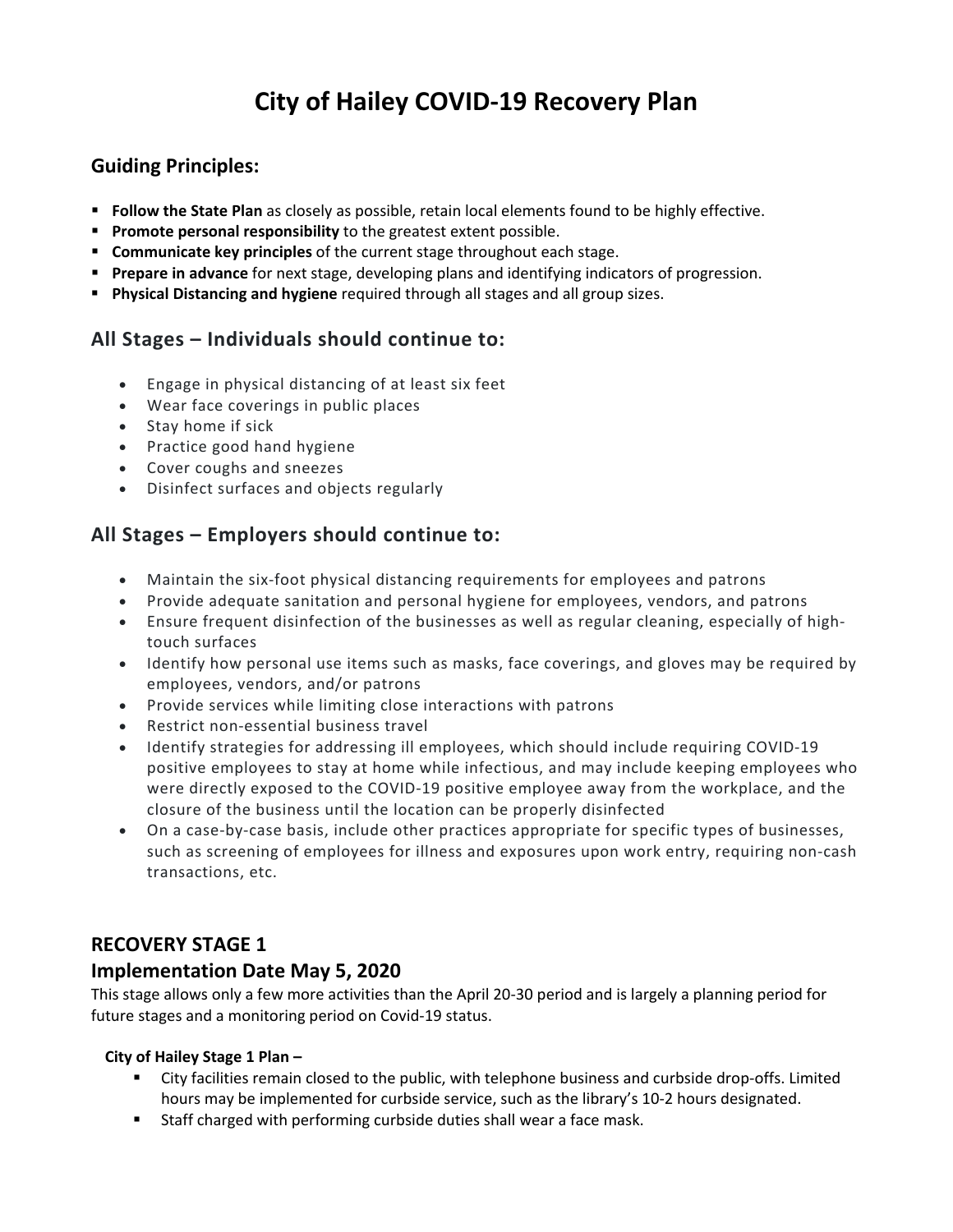- Public meetings continue with remote connection for boards, staff and public, with limited staff attendance to operate meeting equipment.
- **Park RESTROOMS remain CLOSED.**
- No park use permits are issued for this period.
- Use park equipment at your own risk, using your own sanitization products to ensure personal safety.
- Play equipment is opened for single-household or supervised small day-care use.
- Pavilions and picnic tables are opened for single-household or supervised small day-care use.
- Tennis courts are opened for use, limited to singles and doubles only.
- **Basketball courts are opened for limited use, not including scrimmages. Only up to 4 people at a** time on court.
- Hailey Skatepark is opened during times established by Hailey Police Department, for supervised riding to ensure proper physical distancing.
- Supervised youth activities are allowed for active sports, with no contact and adequate physical distancing.
- **Restrooms are not open during this stage, to encourage short, non-congregate use of parks.**

The Idaho State Plan for this phase includes the following points and information:

- Gatherings, both public and private, should be avoided.
- Continue to encourage telework, whenever possible and feasible with business operations.
- Return employees to work in phases, if physical distancing, personal protections and sanitation are feasible.
- Day cares may resume activities with proper distancing.
- Organized youth activities may resume activities with proper distancing.
- Places of worship resume activities with proper distancing.
- Dine-in restaurants may continued carry-out operations and submit plans to Idaho Public Health District 5 for their reopening within Phase 2. Provided here is the [Idaho Health District Form for](file://hserver/finance/Working/Heather/Idaho%20Health%20District%20Form%20for%20Restaurants%20to%20Submit%20Plans)  [Restaurants to Submit Plans](file://hserver/finance/Working/Heather/Idaho%20Health%20District%20Form%20for%20Restaurants%20to%20Submit%20Plans)

# **RECOVERY STAGE 2**

## **Implementation Date May 16, 2020**

- Groups of less than 10 people allowed.
- Continue to encourage telework, whenever possible and feasible with business operations.
- Return employees to work in phases, if physical distancing, personal protections and sanitation are feasible
- Restaurant dining rooms, gyms, and hair salons may resume activities under plans with proper group sizes and physical distancing.

#### **City of Hailey Stage 2 Plan**

- **EXECT** City facilities remain generally closed, open by appointment only.
- Staff use of facilities is staggered and phased into small working units where adequate space allows proper distancing.
- Staff who performing curbside duties or hold appointments should wear a face mask.
- Staff should wash their hands or use hand sanitizer upon entering any city facility, and after each trip into a shared space (print rooms, restrooms, break rooms, hallways).
- Staff are encouraged to wear face masks when occupying shared space within a facility. Masks are not required within staff's own offices.
- Regular cleaning of used indoor spaces is conducted.
- **Public Hearings continue with remote connections, except applicant team, staff and elected officials** may attend in person, if desired.